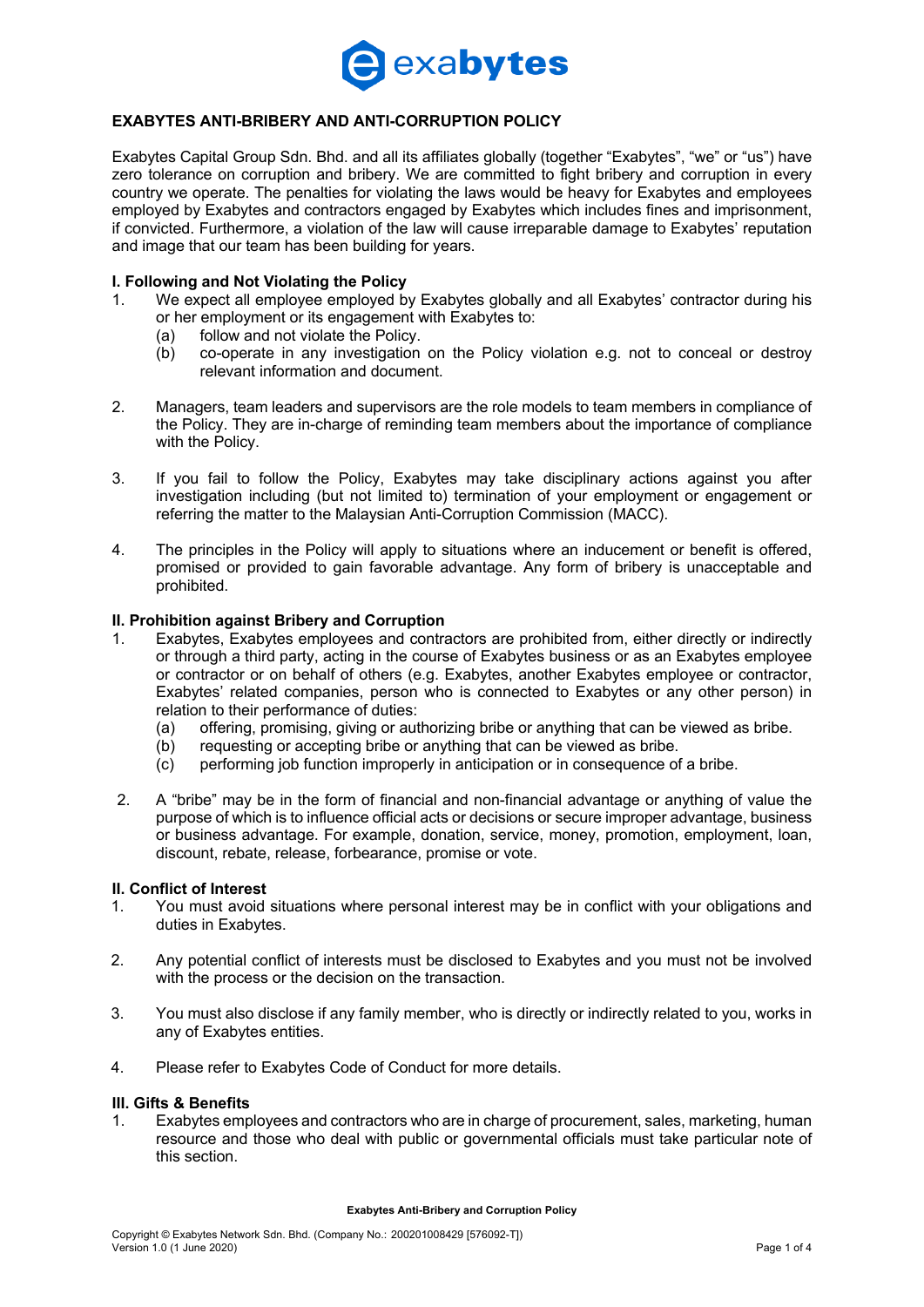

- 2. Any Exabytes employees and contractors who intend to give or accept gifts or benefits on behalf of Exabytes must before doing so:
	- (a) obtain Exabytes management approval in accordance with Exabytes Limits of Authority.
	- (b) keep a record of the approval or rejection.
	- (c) provide details of gifts and benefits to Senior Office Manager for record keeping. Representatives of Exabytes board of directors may inspect and audit the register periodically.
- 3. Below is a summary of guidance relating to broad categories of gifts and benefits that may be relevant to Exabytes employees and contractors:

## *A. Facilitation Payment*

We prohibit making facilitation payment in order to speed up routine or necessary action which is part of public or governmental official usual responsibilities (e.g. secure a permit or approval) for the benefit of Exabytes, another Exabytes employee or contractor, Exabytes' related companies, person who is connected to Exabytes or any other person unless you or their safety or security is at risk if you fail to do so. Please as soon as practicable report this and seek further direction from the Senior Officer Manager.

## *B. Gift, Entertainment and Corporate Hospitality*

- 1. Exabytes, Exabytes employee and contractor may give or accept gift, entertainment and corporate hospitality to or from third party in the course of carrying out his or her day-today job in Exabytes in accordance with this Policy as long as:
	- i. there is no actual, perceived or potential conflict of interest.
	- ii. there is no pending business decision relating to Exabytes as the giver.
	- iii. there is no actual or perceived expectation of improper or unmerited favour or advantages from the recipient.
	- iv. the giving or acceptance must be open and transparent.
	- v. the business purpose of giving or acceptance of entertainment and corporate hospitality must be legal (e.g. to promote and market Exabytes, products and services sold by Exabytes or Exabytes business or customer education).
	- vi. the busines purpose is indeed carried out on the actual day of the entertainment and corporate hospitality.
	- vii. the value must be reasonable and not excessive.
	- viii. the gift, entertainment or corporate hospitality is appropriate to the culture of a particular country or community.
	- ix. the giving and offering are not frequent.
	- x. in accordance with and not against applicable law (including but not limited to anticorruption and anti-bribery law) and regulations, this Policy and third party's antibribery and corruption policy (where applicable).
	- xi. properly approved and recorded.
- 2. Exabytes employee or contractor, who is associated with the official duty of a public, governmental or statutory body official, must avoid offering, promising, giving or authorizing any entertainment, corporate hospitality or gift to the public, governmental or statutory body official.
- 3. For approved gift received, Exabytes employee or contractor may:
	- i. retain it if the gift is directed to you.
	- ii. donate the gift or sale proceed to charity.
	- iii. display it in a visible area of Exabytes office or on the department WhatsApp or Slack group.
	- iv. share consumable items with the rest of your team or department.
- 4. For gifts received that do not meet the requirements of the Policy, Exabytes employee or contractor's direct manager must:
	- i. politely reject and return the gift, entertainment and corporate hospitality, where possible.
	- ii. if the return is not possible, you must arrange for the destroy of the gift.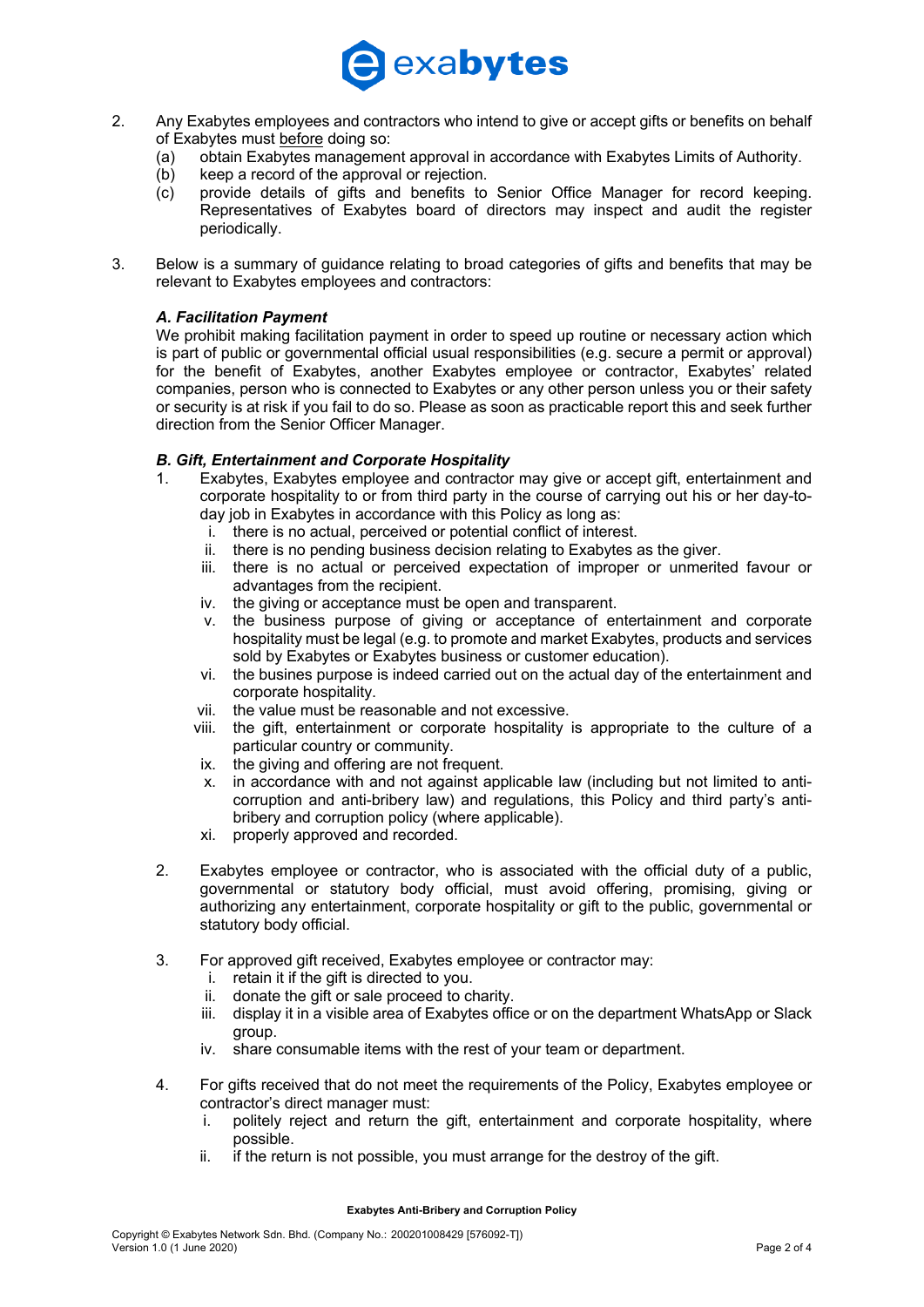# exabytes

#### *C. Sponsorship and Donations*

- Exabytes employee and contractor are not allowed to make contributions, whether in cash or otherwise, to any political party, politician or candidate for political office for Exabytes, another Exabytes employee or contractor, Exabytes' related companies, person who is connected to Exabytes or in its capacity as Exabytes employee or contractor.
- 2. Exabytes employee and contractor may provide contributions to legitimate and deserving non-profit charitable organisations for legitimate purpose in financial and non-financial ways for Exabytes, another Exabytes employee or contractor, Exabytes' related companies, person who is connected to Exabytes or in its capacity as Exabytes employee or contractor. You have to obtain a letter of acknowledgement or receipt from the organisations if you choose to do so.
- 3. Exabytes employee and contractor must not make donations to individuals or to anyone at the request of public official as an inducement or to get unfair advantage.

#### *D. Support Letter*

- 1. We may issue support letter to certain parties as part of its business operation. The letter will be issued by CEO of Exabytes and must be factual, true and accurate.
- 2. We will not consider support letter in making any business decision.

#### *E. Discounts etc.*

1. Discounts and provision of free products or services are not permitted in exchange for undue influence.

### *F. Hiring*

1. We do not offer employment or internship to prospective employees or interns in return of past favour or in exchange of improper favour.

#### **IV. Fee Payment to a Third Party**

- 1. If an employee of a customer or potential customer request for payment of commission or a fee to a third party or appointment of a third party as Exabytes reseller/ affiliate if a contract is awarded to Exabytes, Exabytes employee and contractor must not agree to this unless proper approval has been obtained.
- 2. Exabytes employee and contractor must not:
	- (a) make payment to a third party to obtain information that allows Exabytes to have competitive advantage over competitor in any tender or bidding process.
	- (b) falsifying claim to cover expenses for a customer.

#### **V. Receiving Fee from a Third Party**

1. If a third party wants to pay a fee to Exabytes employee and contractor for introducing a business to that third party in the course of your duty or engagement with Exabytes, whether he or she is a supplier or business partner/ reseller/ affiliate, you must not agree to receiving the same unless proper approval has been obtained.

### **VI. Third Party Actions**

- 1. It is important for Exabytes employee and contractor to keep an eye on red flags in relation to action of third party in the course of Exabytes business e.g. reseller, business partner/ affiliate or supplier as Exabytes and Exabytes employee and contractor may be held responsible for action taken by the third party.
- 2. Non-exhaustive list of red flags are as follows:
	- (a) use of agent with a poor reputation for direct or indirect link to government or authorities.
	- (b) payment of unusually high commission.
	- (c) request for payment relating to government approval.
	- (d) payment to different companies or through different countries or to offshore account.
	- (e) unexplained preference for service provider.

#### **Exabytes Anti-Bribery and Corruption Policy**